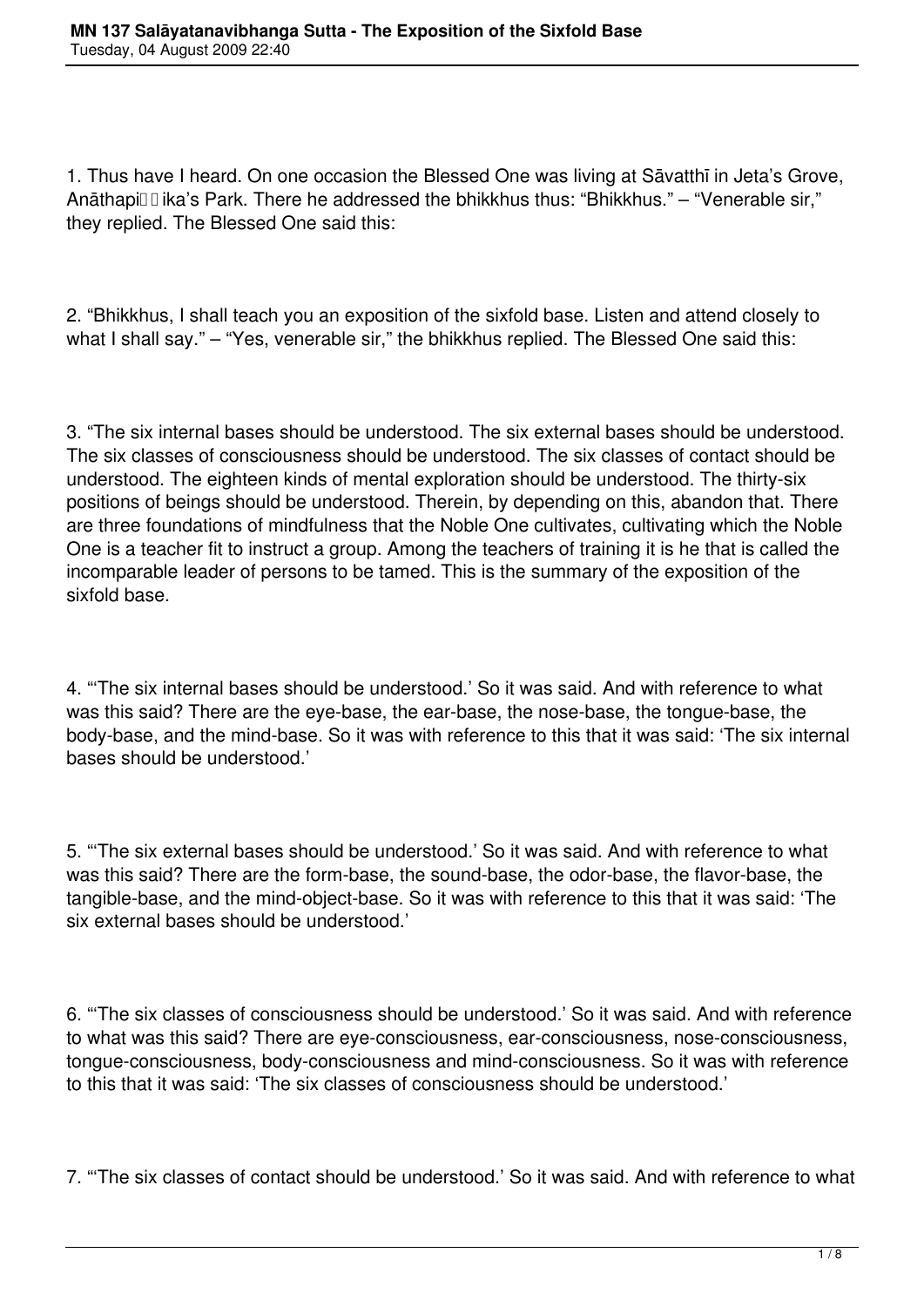was this said? There are eye-contact, ear-contact, nose-contact, tongue-contact, body-contact, and mind-contact. So it was with reference to this that it was said 'The six classes of contact should be understood.'

8. "'The eighteen kinds of mental exploration should be understood.' So it was said. And with reference to what was this said?

"On seeing a form with the eye, one explores a form productive of joy, one explores a form productive of grief, one explores a form productive of equanimity. On hearing a sound with the ear…On smelling an odor with the nose…On tasting a flavor with the tongue…On touching a tangible with the body…On cognizing a mind-object with the mind, one explores a mind-object productive of joy, one explores a mind-object productive of grief, one explores a mind-object productive of equanimity. Thus there are six kinds of exploration with joy, six kinds of exploration with grief, and six kinds of exploration with equanimity. So it was with reference to this that it was said: 'The eighteen kinds of mental exploration should be understood.'

9. "'The thirty-six positions of beings should be understood.' So it was said. And with reference to what was this said? There are six kinds of joy based on the household life and six kinds of joy based on renunciation. There are six kinds of grief based on the household life and six kinds of grief based on renunciation. There are six kinds of equanimity based on the household life and six kinds of equanimity based on renunciation.

10. "Herein, what are the six kinds of joy based on the household life? When one regards as a gain the gain of forms cognizable by the eye that are wished for, desired, agreeable, gratifying, and associated with worldliness – or when one recalls what was formerly obtained that has passed, ceased, and changed – joy arises. Such joy as this is called joy based on the household life.

"When one regards as a gain the gain of sounds cognizable by the ear…the gain of odors cognizable by the nose…the gain of flavors cognizable by the tongue…the gain of tangibles cognizable by the body…the gain of mind-objects cognizable by the mind that are wished for, desired, agreeable, gratifying, and associated with worldliness – or when one recalls what was formerly obtained that has passed, ceased, and changed – joy arises. Such joy as this is called joy based on the household life. These are the six kinds of joy based on the household life.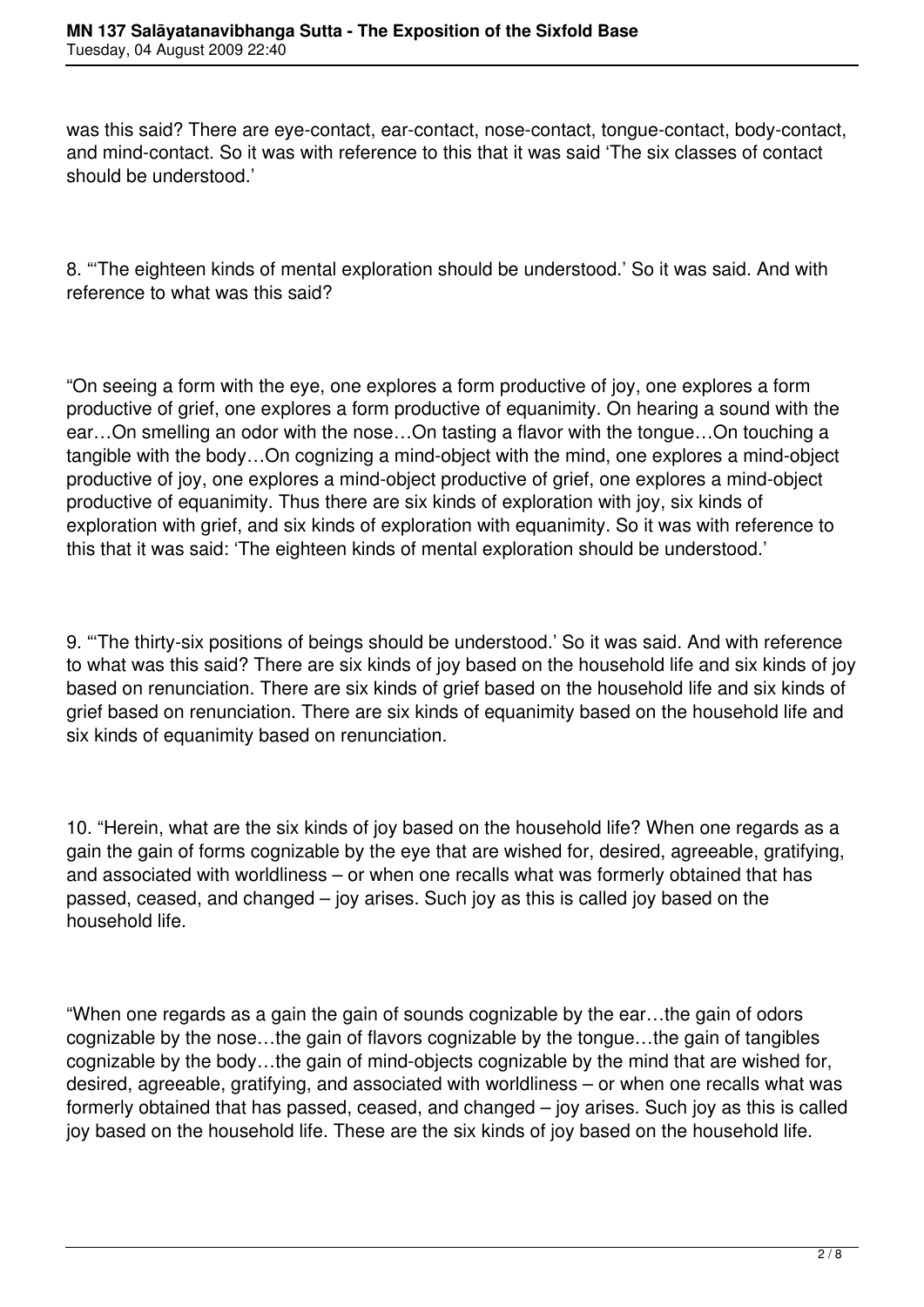11. "Herein, what are the six kinds of joy based on renunciation? When, by knowing the impermanence, change, fading away, and cessation of forms, one sees as it actually is with proper wisdom that forms both formerly and now are all impermanent, suffering, and subject to change, joy arises. Such joy as this is called joy based on renunciation.

"When, by knowing the impermanence, change, fading away, and cessation of sounds…of odors…of flavors…of tangibles…of mind-objects, one sees as it actually is with proper wisdom that mind-objects both formerly and now are all impermanent, suffering, and subject to change, joy arises. Such joy as this is called joy based on renunciation. These are the six kinds of joy based on renunciation.

12. "Herein, what are the six kinds of grief based on the household life? When one regards as a non-gain the non-gain of forms cognizable by the eye that are wished for, desired, agreeable, gratifying, and associated with worldliness – or when one recalls what was formerly not obtained that has passed, ceased, and changed – grief arises. Such grief as this is called grief based on the household life.

"When one regards as a non-gain the non-gain of sounds cognizable by the ear…the non-gain of odors cognizable by the nose…the non-gain of flavors cognizable by the tongue…the non-gain of tangibles cognizable by the body…the non-gain of mind-objects cognizable by the mind that are wished for, desired, agreeable, gratifying, and associated with worldliness – or when one recalls what was formerly not obtained that has passed, ceased, and changed – grief arises. Such grief as this is called grief based on the household life. These are the six kinds of grief based on the household life.

13. "Herein, what are the six kinds of grief based on renunciation? When, by knowing the impermanence, change, fading away, and cessation of forms, one sees as it actually is with proper wisdom that forms both formerly and now are all impermanent, suffering, and subject to change, one generates a longing for the supreme liberations thus: 'When shall I enter upon and abide in that base that the noble ones now enter upon and abide in?' In one who generates thus a longing for the supreme liberations, grief arises with that longing as condition. Such grief as this is called grief based on renunciation.

"When, by knowing the impermanence, change, fading away, and cessation of sounds…of odors…of flavors…of tangibles…of mind-objects, one sees as it actually is with proper wisdom that mind-objects both formerly and now are all impermanent, suffering, and subject to change,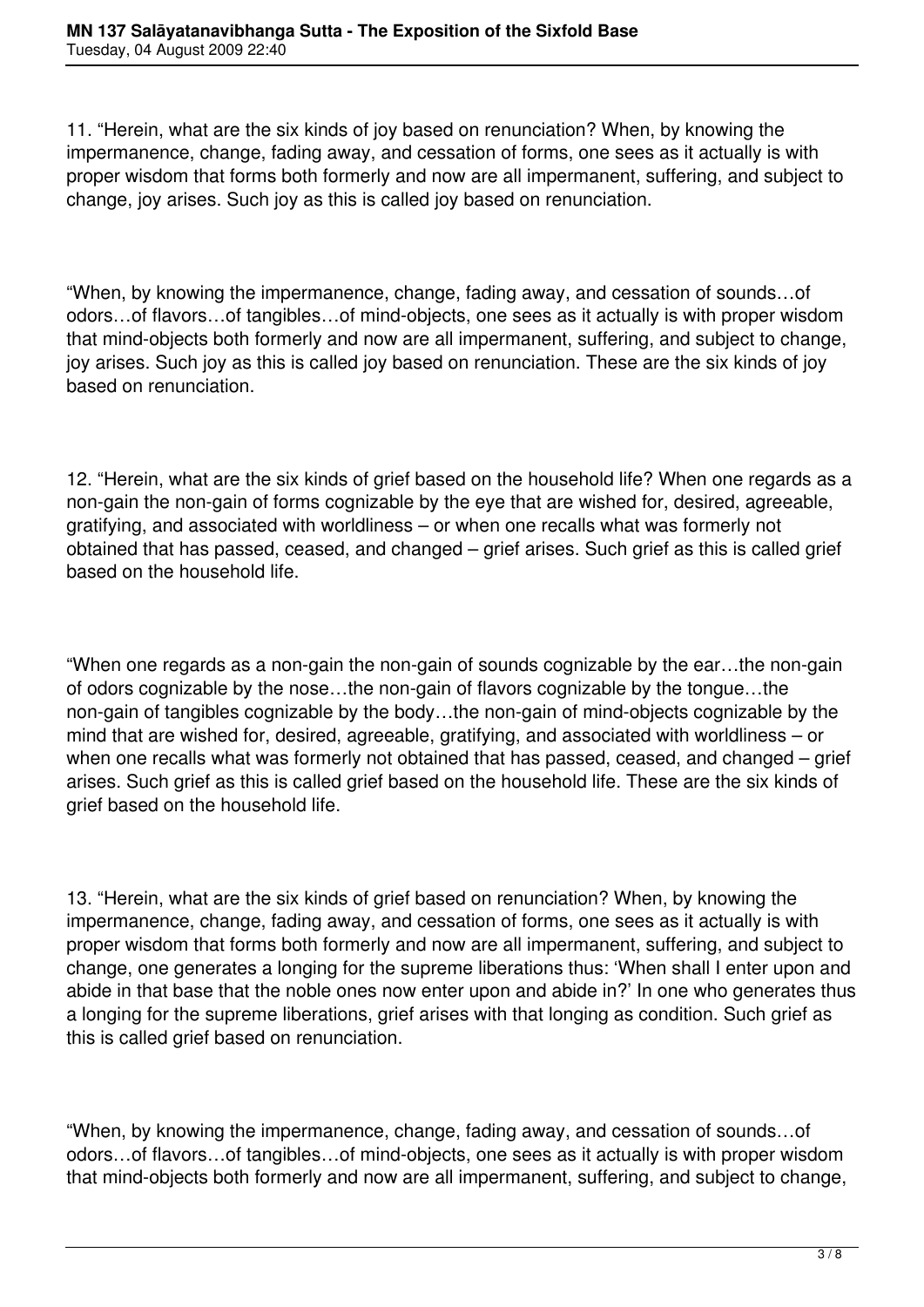one generates a longing for the supreme liberations thus: 'When shall I enter upon and abide in that base that the noble ones now enter upon and abide in?' In one who generates thus a longing for the supreme liberations, grief arises with that longing as condition. Such grief as this is called grief based on renunciation. These are the six kinds of grief based on renunciation.

14. "Herein, what are the six kinds of equanimity based on the household life? On seeing a form with the eye, equanimity arises in a foolish infatuated ordinary person, in an untaught ordinary person who has not conquered his limitations or conquered the results [of action] and who is blind to danger. Such equanimity as this does not transcend the form; that is why it is called equanimity based on the household life.

"On hearing a sound with the ear…On smelling an odor with the nose…On tasting a flavor with the tongue…On touching a tangible with the body…On cognizing a mind-object with the mind, equanimity arises in a foolish infatuated ordinary person, in an untaught ordinary person who has not conquered his limitations or conquered the results [of action] and who is blind to danger. Such equanimity as this does not transcend the mind-object; that is why it is called equanimity based on the household life. These are the six kinds of equanimity based on the household life.

15. "Herein, what are the six kinds of equanimity based on renunciation? When, by knowing the impermanence, change, fading away, and cessation of forms, one sees as it actually is with proper wisdom that forms both formerly and now are all impermanent, suffering, and subject to change, equanimity arises. Such equanimity as this transcends the form; that is why it is called equanimity based on renunciation.

"When, by knowing the impermanence, change, fading away, and cessation of sounds…of odors…of flavors…of tangibles…of mind-objects, one sees as it actually is with proper wisdom that mind-objects both formerly and now are all impermanent, suffering, and subject to change, equanimity arises. Such equanimity as this transcends the mind-object; that is why it is called equanimity based on renunciation. These are the six kinds of equanimity based on renunciation.

"So it was with reference to this that it was said: 'The thirty-six positions of beings should be understood.'

16. "'Therein, by depending on this, abandon that.' So it was said. And with reference to what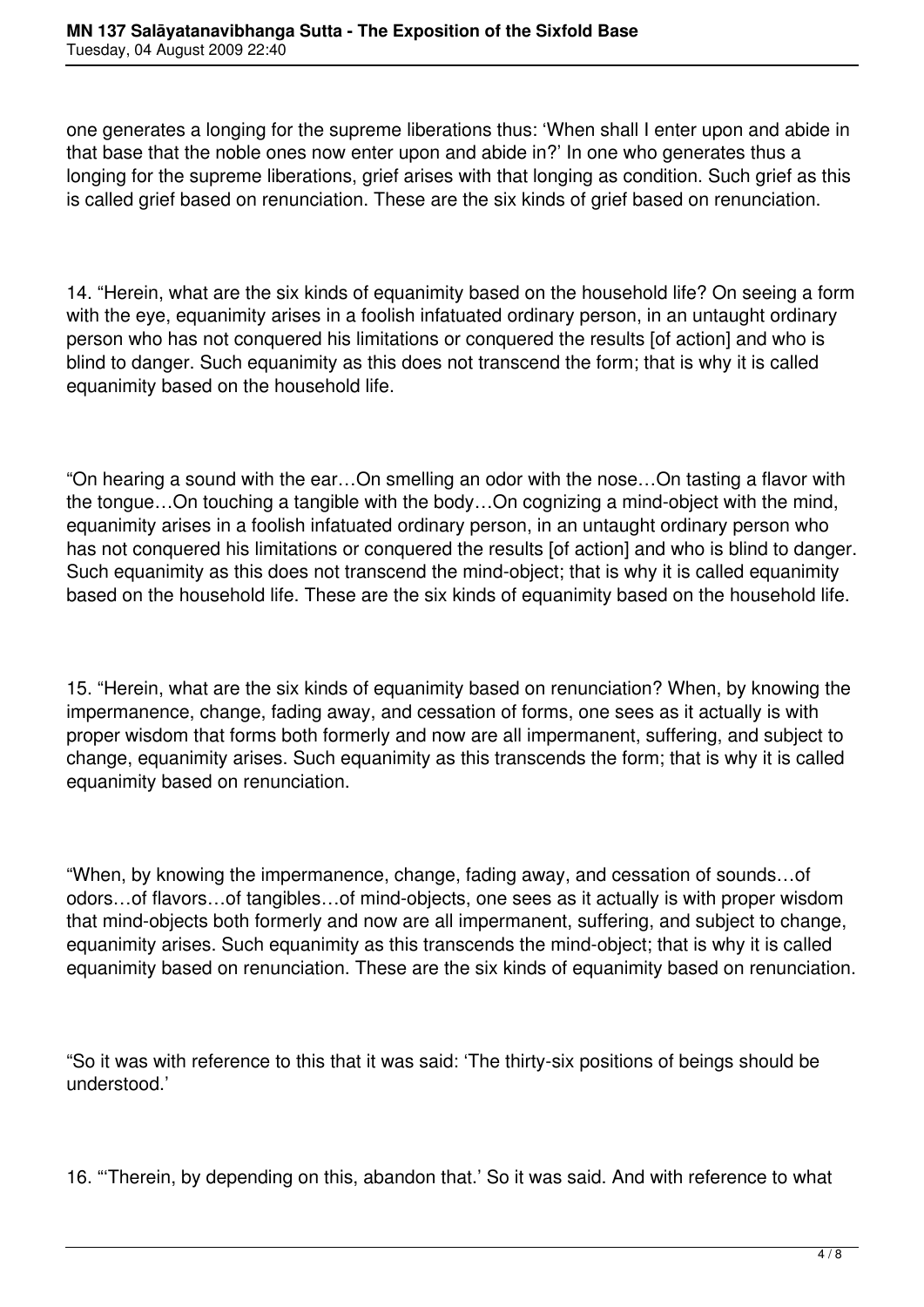was this said?

"Here, bhikkhus, by depending and relying on the six kinds of joy based on renunciation, abandon and surmount the six kinds of joy based on the household life. It is thus they are abandoned; it is thus they are surmounted. By depending and relying on the six kinds of grief based on renunciation, abandon and surmount the six kinds of grief based on the household life. It is thus they are abandoned; it is thus they are surmounted. By depending and relying on the six kinds of equanimity based on renunciation, abandon and surmount the six kinds of equanimity based on the household life. It is thus they are abandoned; it is thus they are surmounted.

17. "There is, bhikkhus, equanimity that is diversified, based on diversity; and there is equanimity that is unified, based on unity.

18. "And what, bhikkhus, is equanimity that is diversified, based on diversity? There is equanimity regarding forms, sounds, odors, flavors, and tangibles. This, bhikkhus, is equanimity that is diversified, based on diversity.

19. "And what, bhikkhus, is equanimity that is unified, based on unity? There is equanimity regarding the base of infinite space, the base of infinite consciousness, the base of nothingness, and the base of neither-perception-nor-non-perception. This, bhikkhus, is equanimity that is unified, based on unity.

20. "Here, bhikkhus, by depending and relying on equanimity that is unified, based on unity, abandon and surmount equanimity that is diversified, based on diversity. It is thus this is abandoned; it is thus this is surmounted.

"Bhikkhus, by depending and relying on non-identification, abandon and surmount equanimity that is unified, based on unity. It is thus this is abandoned; it is thus this is surmounted.

"So it was in reference to this that it was said: 'Therein, by depending on this, abandon, that.'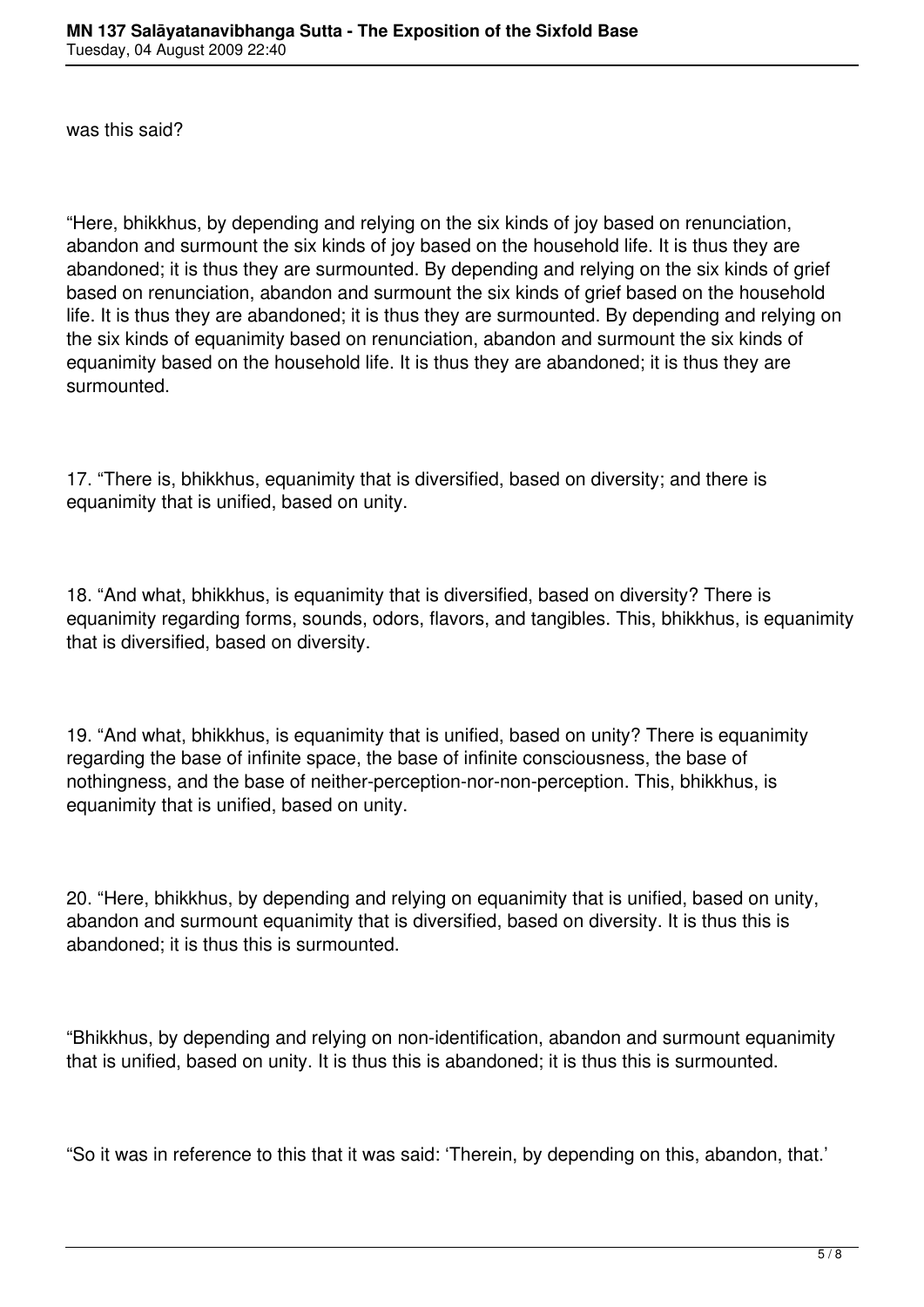21. "'There are three foundations of mindfulness that the Noble One cultivates, cultivating which the Noble One is a teacher fit to instruct a group.' So it was said. And with reference to what was this said?

22. "Here, bhikkhus, compassionate and seeking their welfare, the Teacher teaches the Dhamma to the disciples out of compassion: 'This is for your welfare; this is for your happiness.' His disciples do not want to hear or give ear or exert their minds to understand; they err and turn aside from the Teacher's Dispensation. With that the Tathāgata is not satisfied and feels no satisfaction; yet he dwells unmoved, mindful, and fully aware. This, bhikkhus, is called the first foundation of mindfulness that the Noble One cultivates, cultivating which the Noble One is a teacher fit to instruct a group.

23. "Furthermore, bhikkhus, compassionate and seeking their welfare, the Teacher teaches the Dhamma to the disciples out of compassion: 'This is for your welfare; this is for your happiness.' Some of his disciples will not hear or give ear or exert their minds to understand; they err and turn aside from the Teacher's Dispensation. Some of his disciples will hear and give ear and exert their minds to understand; they do not err and turn aside from the Teacher's Dispensation. With that the Tathāgata is not satisfied and feels no satisfaction, and he is not dissatisfied and feels no dissatisfaction; remaining free from both satisfaction and dissatisfaction, he dwells in equanimity, mindful, and fully aware. This, bhikkhus, is called the second foundation of mindfulness that the Noble One cultivates, cultivating which the Noble One is a teacher fit to instruct a group.

24. "Furthermore, bhikkhus, compassionate and seeking their welfare, the Teacher teaches the Dhamma to the disciples out of compassion: 'This is for your welfare; this is for your happiness.' His disciples will hear and give ear and exert their minds to understand; they do not err and turn aside from the Teacher's Dispensation. With that the Tathāgata is satisfied and feels satisfaction; yet he dwells unmoved, mindful, and fully aware. This, bhikkhus, is called the third foundation of mindfulness that the Noble One cultivates, cultivating which the Noble One is a teacher fit to instruct a group.

"So it was with reference to this that it was said: 'There are three foundations of mindfulness that the Noble One cultivates, cultivating which the Noble One is a teacher fit to instruct a group.'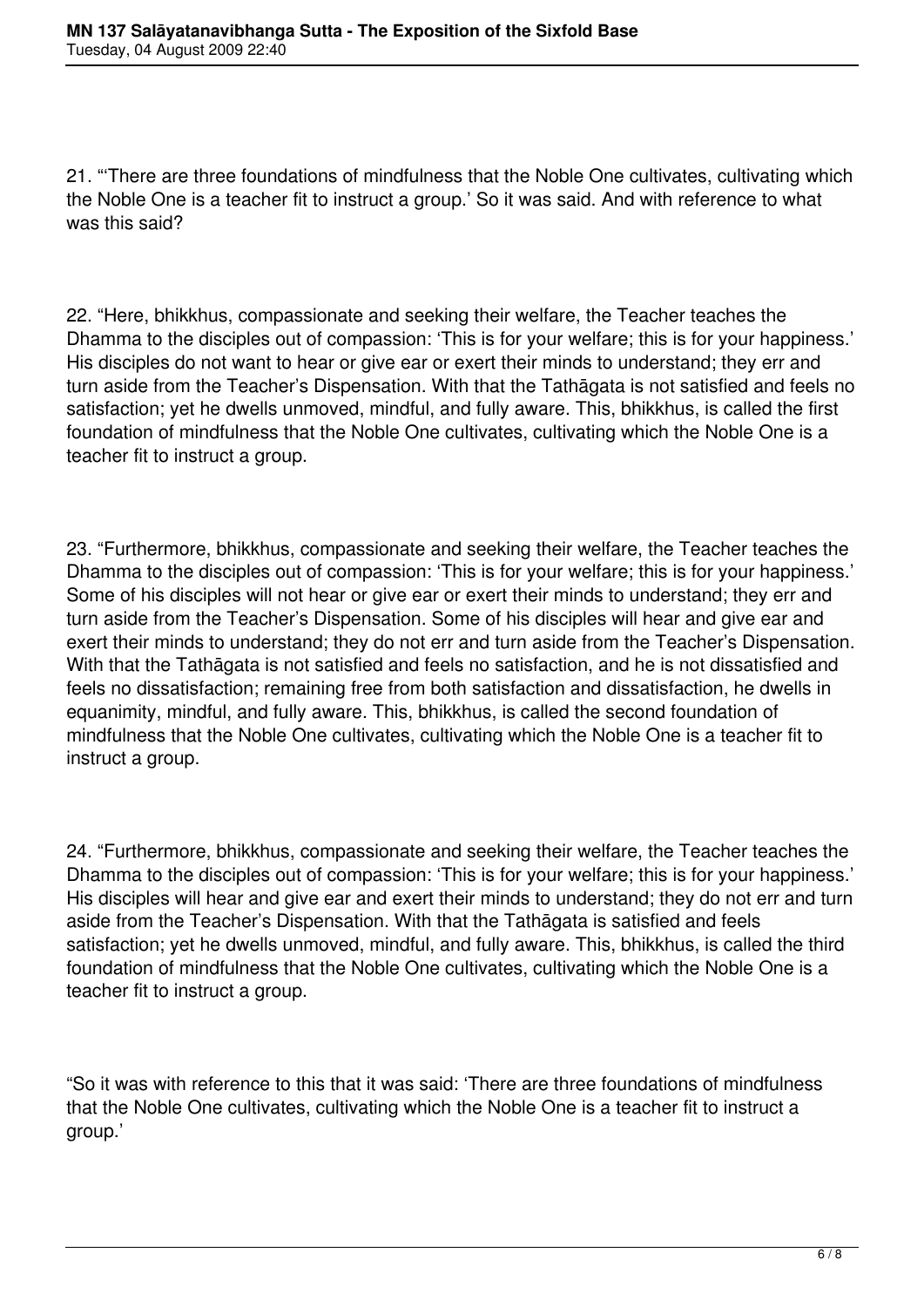25. "'Among the teachers of training it is he that is called the incomparable leader of persons to be tamed.' So it was said. And with reference to what was this said?

"Guided by the elephant tamer, bhikkhus, the elephant to be tamed goes in one direction – east, west, north, or south. Guided by the horse tamer, bhikkhus, the horse to be tamed goes in one direction – east, west, north, or south. Guided by the ox tamer, bhikkhus, the ox to be tamed goes in one direction – east, west, north, or south.

26. "Bhikkhus, guided by the Tathāgata, accomplished and fully enlightened, the person to be tamed goes in eight directions.

"Possessed of material form, he sees forms: this is the first direction. Not perceiving forms internally, he sees forms externally: this is the second direction. He is resolved only upon the beautiful: this is the third direction. With the complete surmounting of the perceptions of form, with the disappearance of perceptions of sensory impact, with non-attention to perceptions of diversity, aware that 'space is infinite,' he enters upon and abides in the base of infinite space: this is the fourth direction. By completely surmounting the base of infinite space, aware that 'consciousness is infinite,' he enters upon and abides in the base of infinite consciousness: this is the fifth direction. By completely surmounting the base of infinite consciousness, aware that 'there is nothing,' he enters upon and abides in the base of nothingness: this is the sixth direction. By completely surmounting the base of nothingness, he enters upon and abides in the base of neither-perception-nor-non-perception: this is the seventh direction. By completely surmounting the base of neither-perception-nor-non-perception, he enters upon and abides in the cessation of perception and feeling: this is the eighth direction.

"Bhikkhus, guided by the Tathāgata, accomplished and fully enlightened, the person to be tamed goes in these eight directions.

28. "So it was with reference to this that it was said: 'Among the teachers of training it is he that is called the incomparable leader of persons to be tamed.'"

That is what the Blessed One said. The bhikkhus were satisfied and delighted in the Blessed One's words.